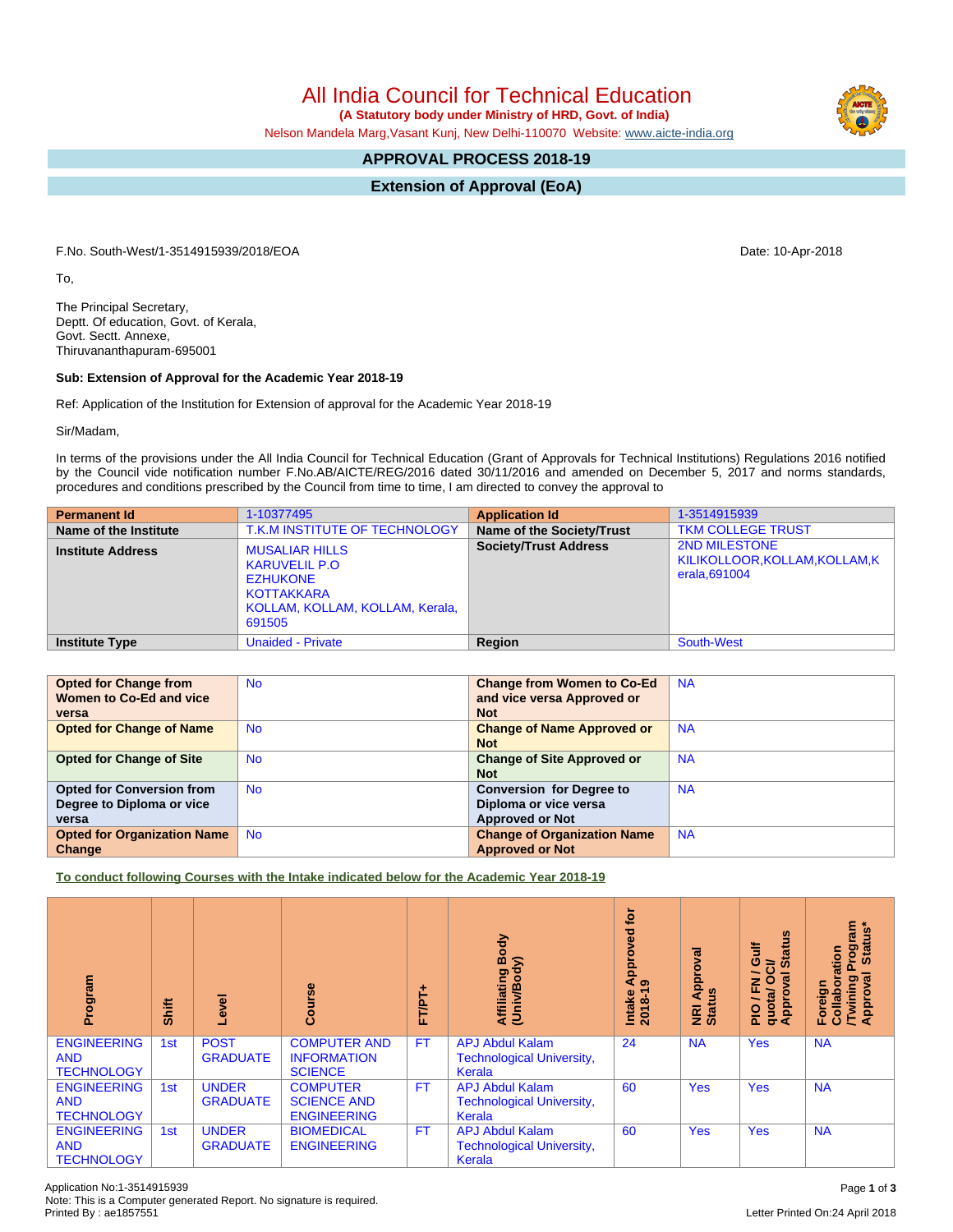| <b>ENGINEERING</b><br><b>AND</b><br><b>TECHNOLOGY</b> | 1st | <b>UNDER</b><br><b>GRADUATE</b> | <b>FOOD</b><br><b>TECHNOLOGY</b>                                  | <b>FT</b> | <b>APJ Abdul Kalam</b><br><b>Technological University,</b><br>Kerala | 60 | <b>Yes</b> | <b>Yes</b> | <b>NA</b> |
|-------------------------------------------------------|-----|---------------------------------|-------------------------------------------------------------------|-----------|----------------------------------------------------------------------|----|------------|------------|-----------|
| <b>ENGINEERING</b><br><b>AND</b><br><b>TECHNOLOGY</b> | 1st | <b>POST</b><br><b>GRADUATE</b>  | <b>VLSI AND</b><br><b>EMBEDDED</b><br><b>SYSTEMS</b>              | <b>FT</b> | <b>APJ Abdul Kalam</b><br><b>Technological University,</b><br>Kerala | 24 | <b>NA</b>  | <b>Yes</b> | <b>NA</b> |
| <b>ENGINEERING</b><br><b>AND</b><br><b>TECHNOLOGY</b> | 1st | <b>UNDER</b><br><b>GRADUATE</b> | <b>ELECTRICAL AND</b><br><b>ELECTRONICS</b><br><b>ENGINEERING</b> | <b>FT</b> | APJ Abdul Kalam<br><b>Technological University,</b><br>Kerala        | 60 | <b>Yes</b> | <b>Yes</b> | <b>NA</b> |
| <b>ENGINEERING</b><br><b>AND</b><br><b>TECHNOLOGY</b> | 1st | <b>UNDER</b><br><b>GRADUATE</b> | <b>MECHANICAL</b><br><b>ENGINEERING</b>                           | <b>FT</b> | <b>APJ Abdul Kalam</b><br><b>Technological University,</b><br>Kerala | 60 | <b>Yes</b> | <b>Yes</b> | <b>NA</b> |
| <b>ENGINEERING</b><br><b>AND</b><br><b>TECHNOLOGY</b> | 1st | <b>UNDER</b><br><b>GRADUATE</b> | <b>CIVIL</b><br><b>ENGINEERING</b>                                | <b>FT</b> | <b>APJ Abdul Kalam</b><br><b>Technological University,</b><br>Kerala | 60 | <b>Yes</b> | <b>Yes</b> | <b>NA</b> |

+FT –Full Time,PT-Part Time

# Punitive Action against the Institute

In case of any differences in content in this Computer generated Extension of Approval Letter, the content/information as approved by the Executive Council / General Council as available on the record of AICTE shall be final and binding.

Strict compliance of Anti-Ragging Regulation: - Approval is subject to strict compliance of provisions made in AICTE Regulation notified vide F. No. 37-3/Legal/AICTE/2009 dated July 1, 2009 for Prevention and Prohibition of Ragging in Technical Institutions. In case Institution fails to take adequate steps to Prevent Ragging or fails to act in accordance with AICTE Regulation or fails to punish perpetrators or incidents of Ragging, it will be liable to take any action as defined under clause 9(4) of the said Regulation.

> **Prof. A.P Mittal Member Secretary, AICTE**

Copy to:

- 1. The Regional Officer, All India Council for Technical Education Health Centre Building Bangalore University Campus Bangalore - 560 009, Karnataka
- 2. The Director Of Technical Education\*\*, Kerala
- 3. The Registrar\*\*, APJ Abdul Kalam Technological University, Kerala
- 4. The Principal / Director, T.K.M INSTITUTE OF TECHNOLOGY MUSALIAR HILLS KARUVELIL P.O EZHUKONE KOTTAKKARA KOLLAM, KOLLAM,KOLLAM, Kerala,691505
- 5. The Secretary / Chairman, TKM COLLEGE TRUST 2ND MILESTONE KILIKOLLOOR, KOLLAM,KOLLAM, Kerala,691004
- 6. Guard File(AICTE)

Note: Validity of the Course details may be verified at <http://www.aicte-india.org/>

\*\* Individual Approval letter copy will not be communicated through Post/Email. However, consolidated list of Approved Institutions(bulk) will be shared through official Email